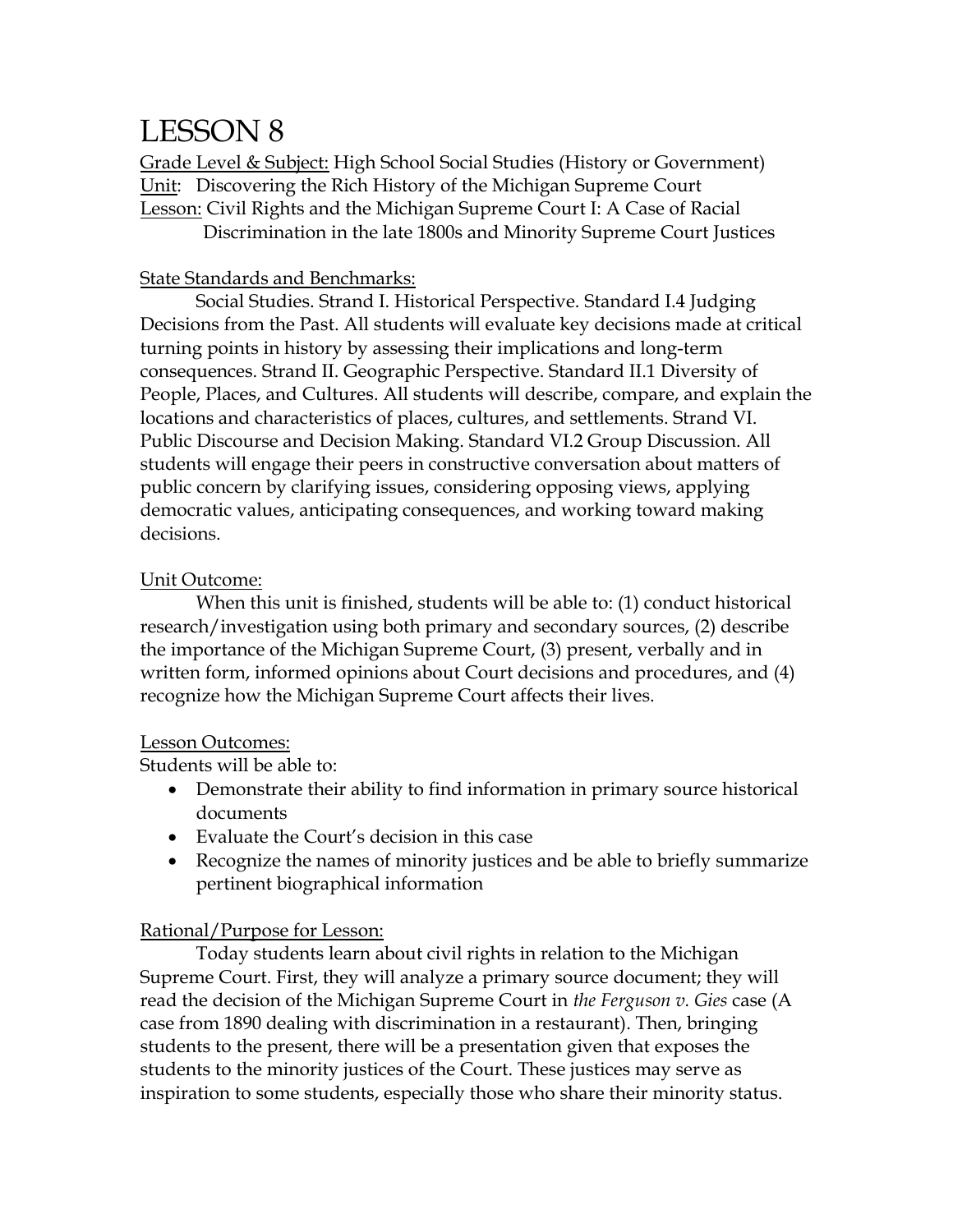All students, however, will benefit from learning about the increasingly multicultural make-up of the Michigan Supreme Court over the years.

## Resources/Materials required:

- Copies: pages from the book *A Case in Court* (Supreme Court's decision in the case of William W. Ferguson v. Edward G. Gies)
- Lecture notes/PowerPoint presentation about minority justices
- Possibly: the included file Misupremecourtpowerpoint.ppt which has in it some information about this particular case (See Lesson 10 folder)
- Copies: *People v. Zerillo* case (found @ PeopleVZerillo.doc in Lesson 9 folder)

# Introduction:

Ask students if any of them have ever been discriminated against for reasons of religion, ethnicity or age. Ask volunteers to share their stories. If there are none, ask them if they have ever felt like an adult was not listening to them just because they were teenagers. If none of them can relate to this, the teacher should share a personal experience with discrimination. If the teacher has not experienced it, the teacher should present a hypothetical situation. Then, students should be asked what they know about civil rights and laws dealing with discrimination. Tell students that today they will learn about a case of discrimination that was heard in the Michigan Supreme Court in 1890. Tell them that they will also learn about Michigan Supreme Court justices who were appointed and/or elected to the Court despite their minority status in a country where discrimination has been such a problem.

# Procedures:

- 1. Pass out copies of *A Case in Court*
- 2. Tell students to read the eight pages of the packet
- 3. Tell them to concentrate on the facts of the case, the Court's opinion, and the explanation of that opinion. Tell them to avoid becoming "bogged down" in language they do not understand
- 4. When students are done reading, they should write on a sheet of paper three questions they have about what they read
- 5. Each student should ask one question about the case
- 6. The teacher should answer these questions or encourage other students to do so
- 7. The teacher should lead a discussion about this case
- 8. Deliver brief lecture about: Otis Smith, Mary Coleman, Dorothy Comstock Riley, Conrad Mallett, Jr. and Dennis Archer
- 9. Answer student questions about these justices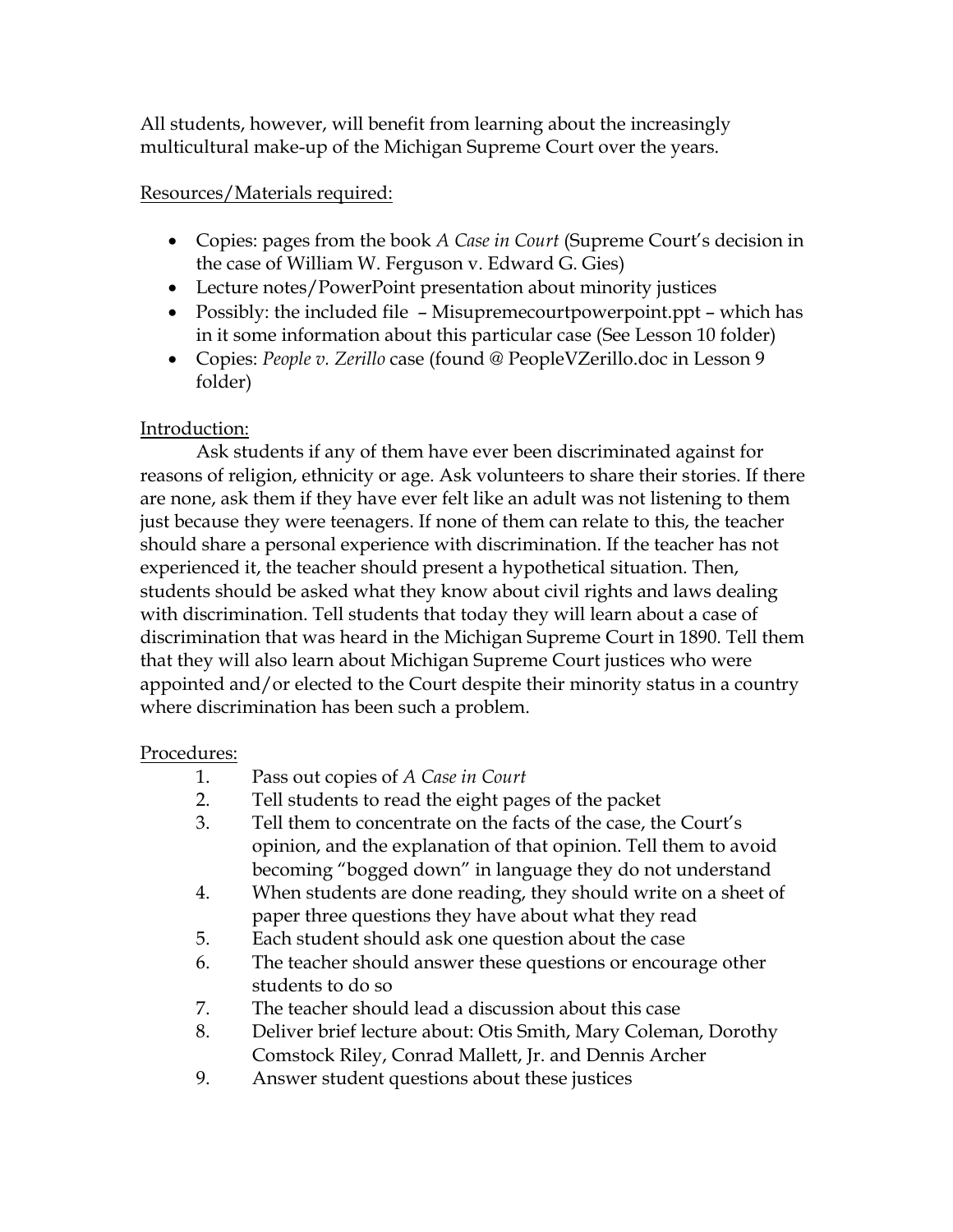### Closure:

Point out that the Michigan Supreme Court made a decision in favor of civil rights. Stress, however, that Michigan was by no means "pure" when it came to civil rights "across the board." There were separate schools, for instance, that served as tools of segregation. Also point out that despite their minority status, Otis Smith, Mary Coleman, Dorothy Comstock Riley, Conrad Mallett, Jr. and Dennis Archer served honorably as Justices of the Michigan Supreme Court.

## Guided study/Homework:

Tell the class to read the *People v. Zerillo* case. Tell them to start during class if there is time and to take notes as they read.

If Lesson 9 is to be taught without having students read the information from one of the two Second Amendment cases: Tell students they are to develop a guide for helping people to read this type of primary source document: *Michigan Reports*: Michigan Supreme Court decision. This should be no more than one page in length. An alternative would be a two-day assignment that required students to research one of the minority justices and to write a brief (1 page) biographical piece about that justice concentrating on their experience as a minority.

## Assessment:

- 1. Student participation in discussion will be assessed
- 2. Students will be expected to develop a guide for helping people to read this type of primary source document: *Michigan Reports*: Michigan Supreme Court decision
- 3. Students will receive credit if they actually read the material

Evaluation and Reflection: (To be completed by teacher after lesson has been implemented)